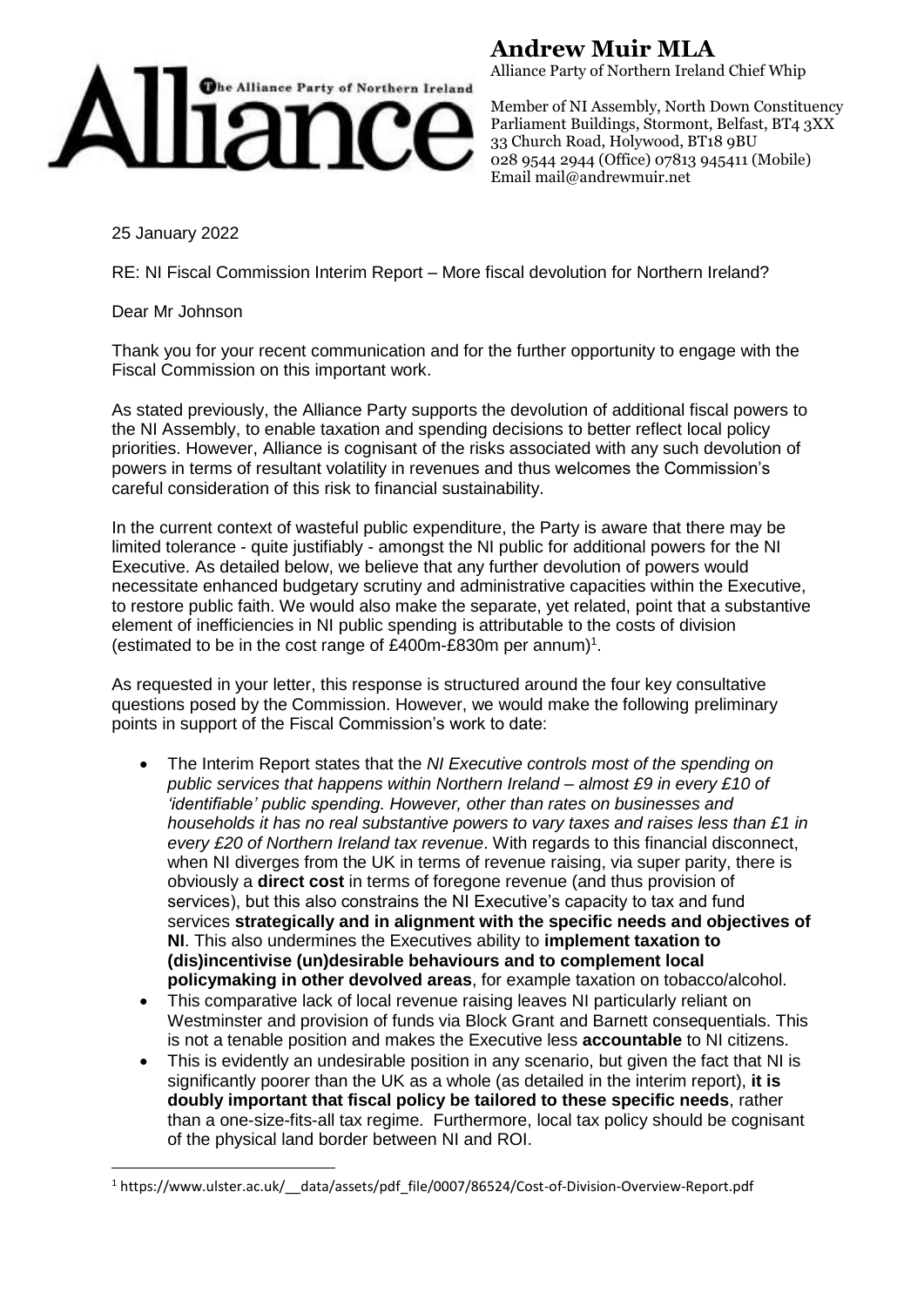The above issues are further impeded by the impact that Covid-19 has had on public finances. In this environment **local revenue raising powers will arguably be even more vital in mitigating associated economic impacts and enabling sustainable recovery in NI**.

With regards to the specific questions presented in your letter:

QUESTION 1 – Do you agree with our understanding and representation of why fiscal devolution might be considered important and the contemporary context of Northern Ireland, as described in Chapter 1? If you disagree, can you explain where your analysis differs? Are there additional factors that we should also consider?

**Yes. The Alliance Party agrees with the rationale for additional fiscal devolution, as referenced in preliminary comments. However, it is vital that this be considered in the context of associated risks to revenue streams, as is the plan of the Fiscal Commission.**

**It is also essential that adequate capacity be in situ within the Executive to competently absorb and manage associated financial powers. Following the RHI scandal, public trust in the NI Executive's financial capacities is significantly diminished. The Alliance party would urge that any additional tax raising powers be underpinned by an associated drive to enhance financial and administrative capacities. This will be vital in restoring public faith and in minimising inefficiencies. Again, we would make the related point that there are also significant inefficiencies associated with the cost of division in NI - this is a noteworthy characteristic when considering the contemporary context of NI.**

**The detail as to how the Block Grant for NI would be adjusted in response to tax devolution is another crucial consideration in the broader debate as to the desirability (or otherwise) of additional powers and we look forward to further details on that point in the Commission's final report.**

QUESTION 2 - Do you agree with our understanding and our representation of the current Northern Ireland context? If you disagree, can you explain in relation to which aspects?

**Yes, we agree with the representation of the NI context and, specifically, the comparative disadvantages NI faces and will undoubtedly continue to face post Covid-19.** 

**The pandemic has exacerbated inequality globally. As a means of redistributing wealth, tax policy will be doubly important in addressing this challenge locally and will play an important role in the NI Executive's ability to tackle poverty, reduce inequality and enable a fairer society.**

**The Alliance Party believes that the commission should also consider the opportunities associated with NI's unique access to both the UK and EU markets as part of the broader NI context.**

**Furthermore, the work of the Fiscal Commission and the Fiscal Council arguably involve some degree of overlap in that the likely success of devolved revenue raising powers will be a direct product of the effectiveness and efficiency of local Budgetary processes. The Alliance Party would also be supportive of an associated consideration as to how fiscal powers might align with an Infrastructure Commission for NI, as per that in situ in Scotland, to maximise the impact of additional revenues over longer time frames.**